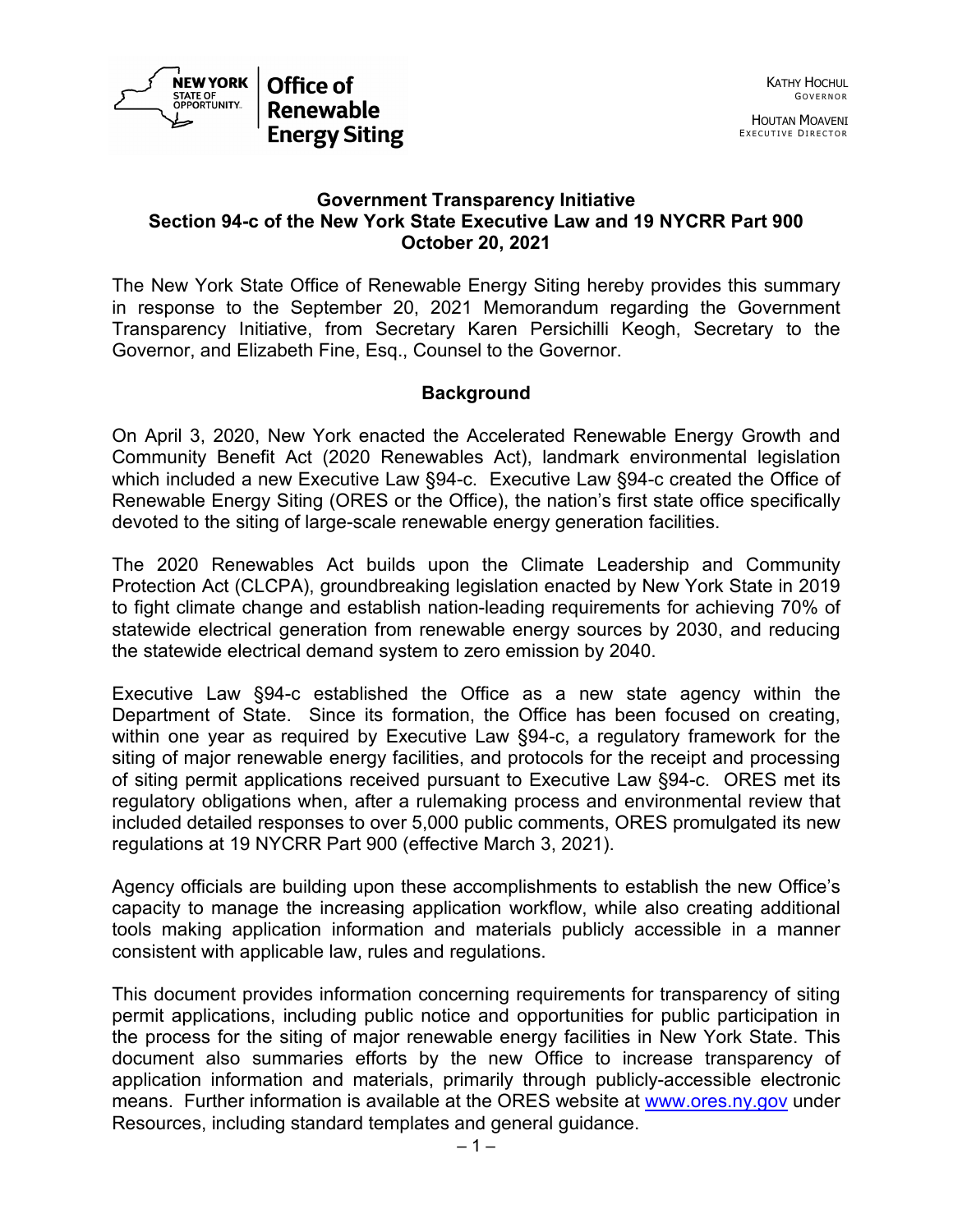

## **Public Notice and Opportunities to Participate in 94-c Application Process**

The siting permit review process is conducted by the Office pursuant to Executive Law §94-c and the Office's regulations at 19 NYCRR Part 900. Executive Law §94-c and Office's regulations contain a number of features requiring public notice of applications, public access to application materials, and opportunities to participate in the 94-c review process; these laws also provide significant funding for Local Agencies and eligible Potential Community Intervenors to retain qualified expertise to represent their interests and participate in the 94-c application review process:

#### Local Agency Consultation Procedures

The Office's regulations require that for all new applications received pursuant to Executive Law §94-c, the applicant consult with Local Agencies at the earliest stages of the applicant's preliminary project planning. No less than sixty (60) days before the date on which an applicant files an application, or files a transfer application other than for a pending Article 10 facility for which the Article 10 application has been deemed complete,<sup>[1](#page-1-0)</sup> the applicant is required to conduct pre-application meetings with any Municipality in which the proposed facility will be located (19 NYCRR §900-1.3(a)).

The pre-application meetings must be held with the chief executive officer of any municipality in which the proposed facility will be located and any local agencies of such municipalities identified by the chief executive officer (19 NYCRR §900-1.3(a)). During such pre-application meeting(s), the applicant shall provide:

- A brief description of the proposed facility and its environmental setting;
- A map of the proposed facility showing project components and regulatory boundaries as it pertains to substantive law relevant to the proposed facility;
- A summary of the substantive provisions of local laws applicable to the construction, operation and maintenance of the proposed facility;
- An identification of such substantive local law provisions for which the applicant will request that the Office make a finding that compliance therewith would be unreasonably burdensome;

<span id="page-1-0"></span><sup>&</sup>lt;sup>1</sup> Executive Law §94-c provides an exception for Transfer Applications received by the Office with a completeness determination from the Article 10 Board on Electric Generation Siting and the Environment (Siting Board). Such applications are deemed complete by operation of law and are subject to expedited review (Executive Law  $\S 94-c(4)(f)(i)$ ). Transfer Applications which do not have a completeness determination from the Siting Board are treated the same as an entirely new 94-c application, and are subject to completeness review by the Office in compliance with Executive Law  $\S$ § 94-c(4)(f)(ii) and (5)(b).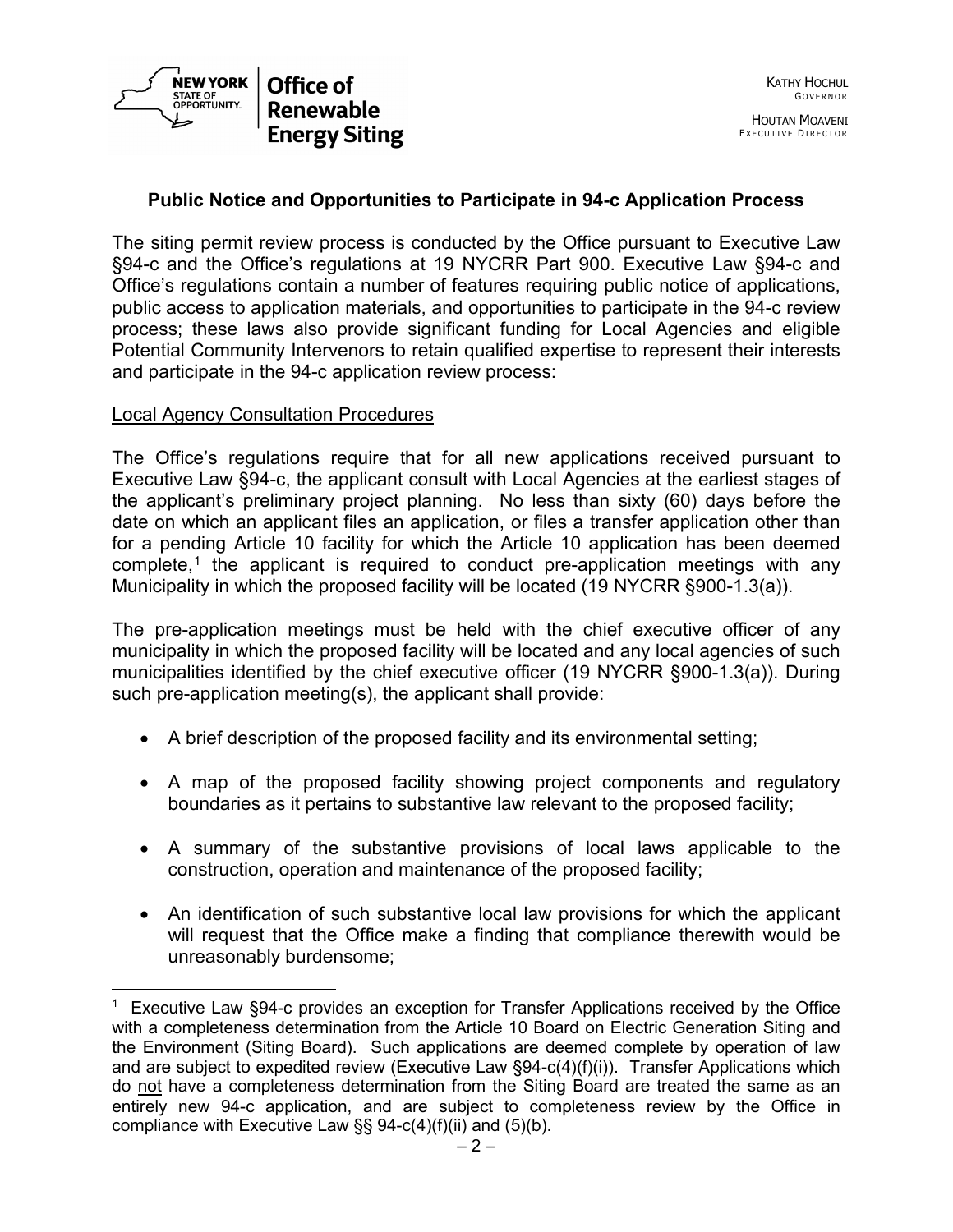

- An explanation of all efforts by the applicant to comply with such substantive local law provisions through the consideration of design changes to the proposed facility, or otherwise;
- Any potential impacts of the facility for which consultation with the municipality is required to inform the preparation of the exhibits to the application (including, but not necessarily limited to, transportation and visual resources);
- A designated contact person, with telephone number, email address and mailing address, from whom information will be available on a going-forward basis, as well as a proposed project website to disseminate information to the public; and
- An anticipated application date and information regarding the future availability of local agency account funds, citing to the requirements set forth in the Regulations, including, but not limited to, the requirement that any Local Agency or Potential Community Intervenor shall submit a request for initial funding within thirty (30) days of the date of application filing and that such request be made to the Office of Renewable Energy Siting, at the Albany, New York office, Attention: Request for Local Agency Account Funding.

### Meeting with Community Members

No less than sixty (60) days before the date on which an applicant files a new 94-c application, and following the Local Agency meeting(s) held pursuant 19 NYCRR §900- 1.3(a) above, the applicant shall conduct at least one meeting for community members who may be adversely impacted by the siting of a proposed major renewable energy facility (19 NYCRR §900-1.3(b)). The purpose of the meeting is to educate the public about the proposed project, including the anticipated application date and information regarding the future availability of local agency account funds to assist in participation in the 94-c application process, citing to the requirements set forth in 19 NYCRR Subpart 900-5. The applicant shall provide notice of the meeting no sooner than thirty (30) days and no later than fourteen (14) days prior to the meeting in accordance with the publication requirements of 19 NYCRR §900-1.6(c).

# Submission of Pre-application Meeting Materials

All materials related to pre-application meetings must be submitted by the applicant with the public application filing. In the event the applicant is unable to secure a meeting with a municipality, the application shall contain a detailed explanation of all of the applicant's best efforts and reasonable attempts to secure a meeting, including, but not limited to, all written communications between the applicant and the municipality (19 NYCRR §900-1.3(c)).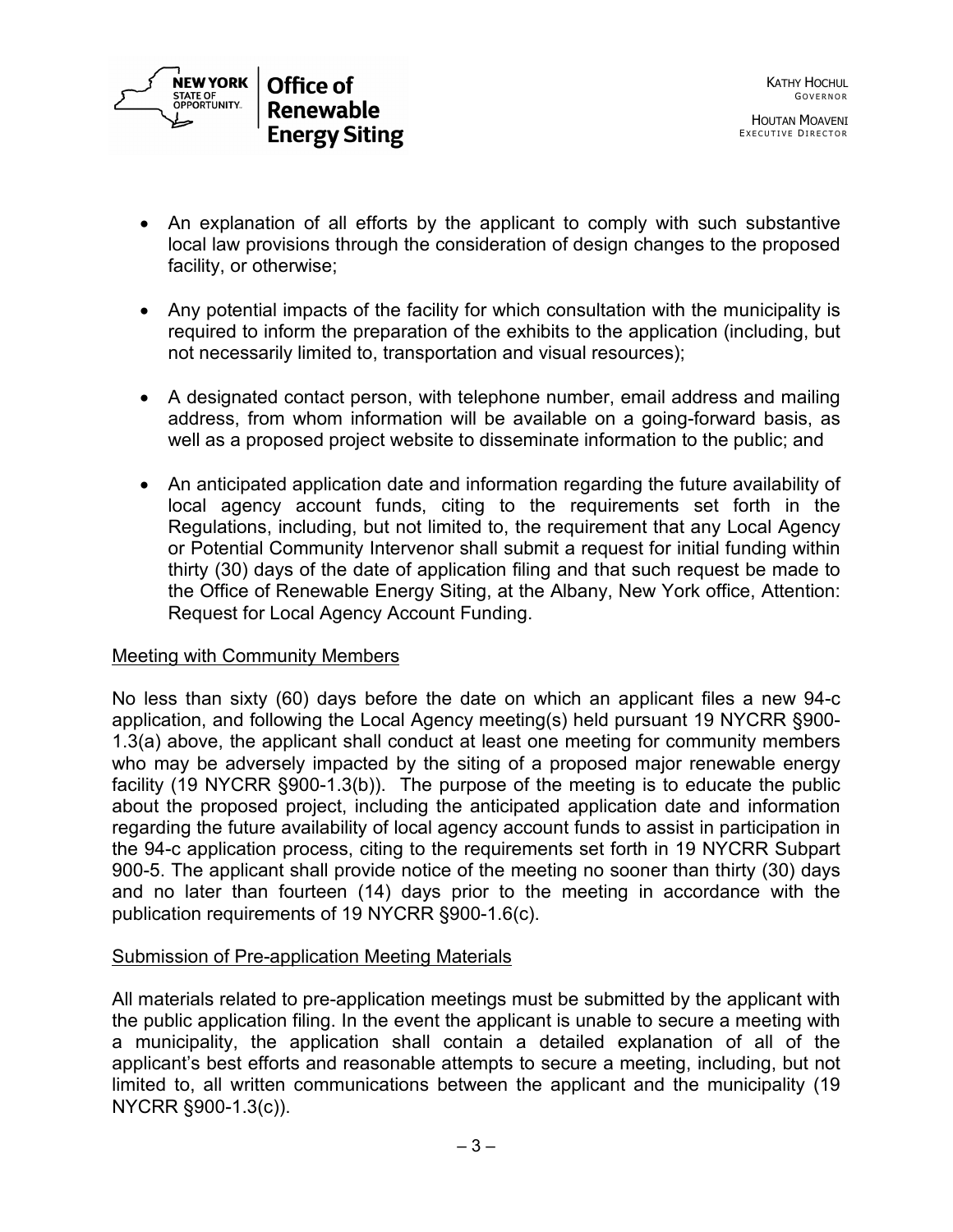

### Additional Notice Requirements

Applicants are required to provide additional notice to Local Agencies and the public beyond pre-application consultation. Notice of an intent to file an application is required in accordance with the publication requirements in 19 NYCRR §900-1.6(c), and the applicant must provide a copy of such notice to the Office and all Local Agencies in attendance at the pre-application meetings (19 NYCRR §900-1.3(d)). At the time of filing its application for a Siting Permit, the applicant must also provide additional notice complying with the application filing, service and publication requirements in the regulations (19 NYCRR §900-1.6), which include online posting of all public application materials, filing of a copy (or copies) of the application with a library serving the district of each member of the State Legislature in whose district any portion of the proposed facility is to be located (or could be adversely impacted by the proposed facility), written notice to all persons residing within one mile of a proposed solar facility (or within five miles of a proposed wind facility), and written notice to each member of the State Legislature in whose district any portion of the proposed facility is to be located.

#### Notice of Local Agency Account Funds

Executive Law §94-c(7) and 19 NYCRR §§ 900-1.4(a)(8) and 900-5.1 require the applicant to fund the Local Agency Account, in an amount equal to \$1,000 per megawatt of generating capacity, from which funding will be distributed to Local Agencies and Potential Community Intervenors to participate in public comment periods or hearings. Such funding is required to be made available to Local Agencies to defray the costs of preparing the required statement of compliance with local laws and regulations.

Such funds may be distributed to Local Agencies and Potential Community Intervenors that meet the requirements of 19 NYCRR §900-5.1, and shall be used to defray certain qualified expenses associated with participation in the application process and in any hearings before ORES, including fees for expert witnesses or consultants, administrative costs (such as document preparation and duplication) and legal fees. Awards for Local Agency Account funding are made in the discretion of the assigned Administrative Law Judges (ALJs), upon submission of a request complying with the requirements of 19 NYCRR §900-5.1(h) and a determination that funds will to be used to contribute to a complete record leading to an informed decision as to the appropriateness of the site and the facility, and for Local Agencies, shall include the use of funds to determine whether a proposed facility is designed to be sited, constructed and operated in compliance with applicable local laws and regulations. 19 NYCRR §900-5.1(b). The Office must reserve at least 75% of the funds for potential awards to Local Agencies, including funding for the preparation of the required statement of compliance with local laws and regulations (19 NYCRR  $\S 900-5.1(b)$  and  $(g)(2)$ ).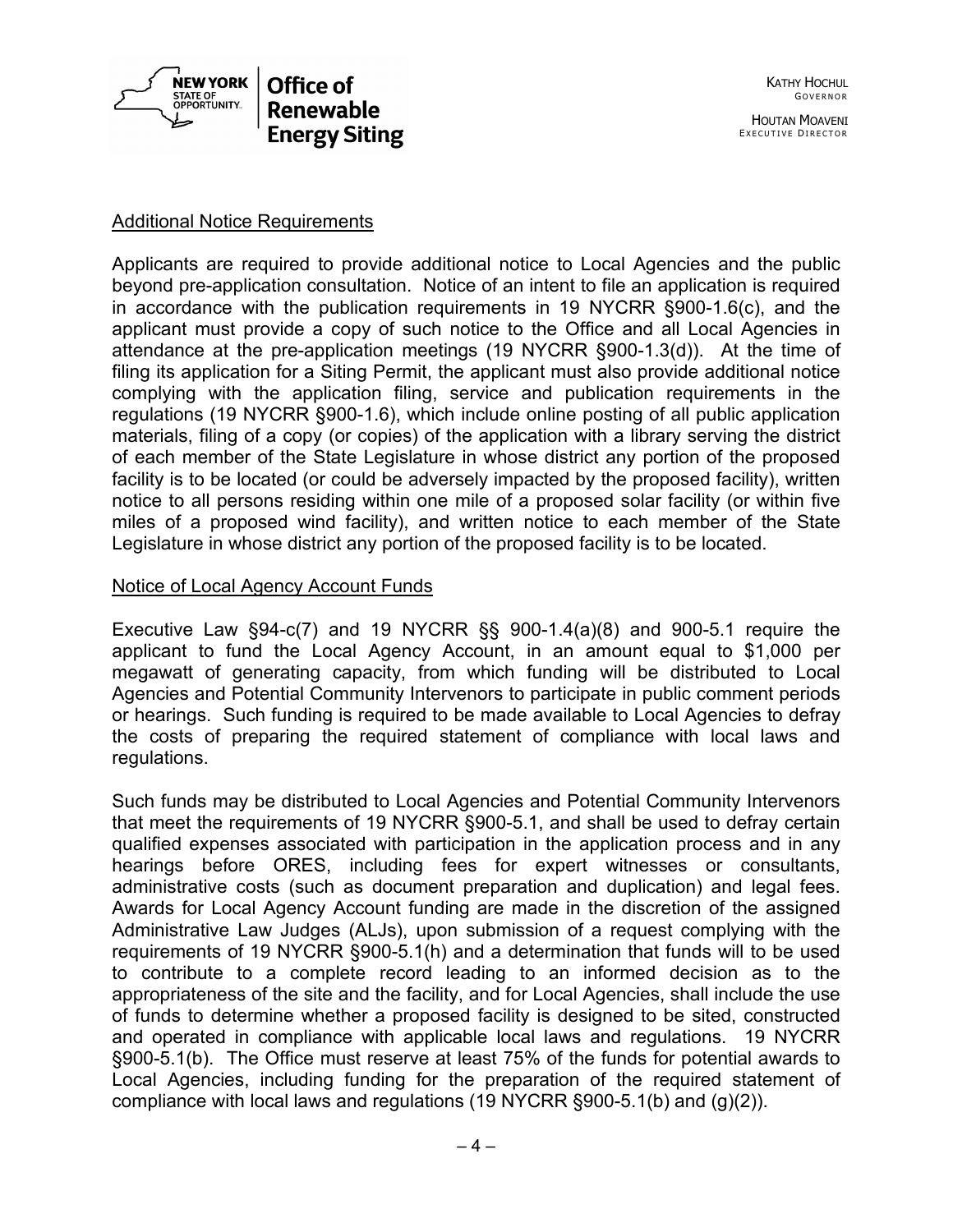

## Notice of Complete Application

All new 94-c applications are subject to thorough application completeness review by the Office in compliance with Executive Law §94-c(5)(b) and 19 NYCRR §900-4.1(a), and the one year time period for review of a permit application shall not commence until a complete application is received by the Office (Executive Law §94-c(5)(f)). Additionally, no application may be deemed complete without proof of consultation with Local Agencies related to requirements of local laws (Executive Law §94-c(5)(b)).

Once ORES determines an application is complete, a written notice is prepared by the Office and published on the ORES website; the written notice is also sent via regular mail to the applicant, Local Agencies where any portion of the project is located, and any person who previously expressed in writing an interest in receiving such notification (19 NYCRR §900-4.1(g)).

### Notice of Draft Permit or Intent to Deny

Following the completeness determination, ORES Permitting Staff will begin the development of either a Draft Permit or Statement of Intent to Deny, with publication of the Office's determination required within 60 days of the date upon which an application is deemed complete (Executive Law  $\S 94-c(5)(c)(i)$ ; 19 NYCRR  $\S 900-8.1(a)$ ).

Once the draft Siting Permit (or Statement of Intent to Deny) is published, the ALJ will provide a combined notice of: (a) the availability of the Draft Permit (or Statement of Intent to Deny); (b) the dates for the public comment period and hearing; (c) the commencement of the issues determination procedure; (d) instructions for filing a petition for party status; and (e) the deadline for municipalities to submit a statement of compliance with local laws and regulations (see 19 NYCRR §§ 900-8.2 through 900- 8.4). In compliance with Executive Law  $\S 94-c(5)(c)(i)$ , the combined notice shall be provided to Local Agencies where the facility is proposed to be located, published in a newspaper or in electronic form having general circulation in the municipality or subdivision thereof, and posted on the Office's website.

### Mandatory 60 Day Public Comment Period

Executive Law  $\S 94 - c(5)(c)(i)$  and 19 NYCRR  $\S 900 - 8.2(d)(1)$  require that the Office provide a mandatory public comment period on any Draft Permit (or Statement of Intent to Deny), which shall be a minimum of 60 days from the date of issuance of the combined notice.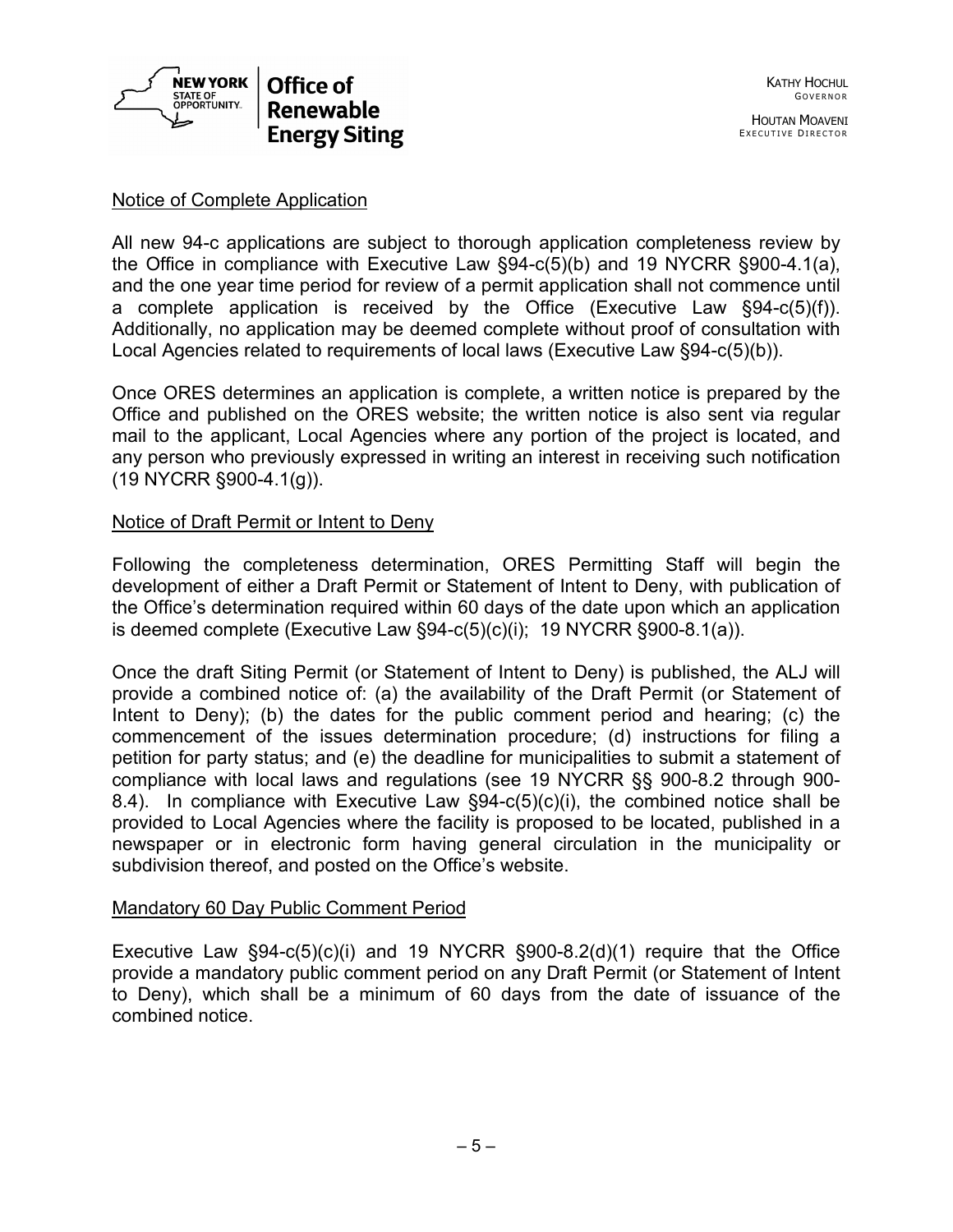

### Mandatory Public Comment Hearing

While not an express requirement of Executive Law §94-c, the Office's regulations require a mandatory public comment hearing on any Draft Permit (or Statement of Intent to Deny) prepared by the Office, to be held not less than 60 days from the date of issuance of the combined notice (19 NYCRR §900-8.3(a)).

### Local Agency Statement of Compliance

Executive Law §94-c and 19 NYCRR §900-8.4(d) provide any municipality, political subdivision or an agency thereof that has received notice of the filing of an application with the opportunity to file and serve on ORES Staff and the applicant a statement indicating whether the proposed major renewable energy facility is designed to be sited, constructed and operated in compliance with applicable local laws and regulations, if any, concerning the environment, or public health and safety. Funding from the Local Agency Account established pursuant to 19 NYCRR §900-5.1 is required to be made available to Local Agencies for this purpose. Local Agencies will also have the opportunity to submit comments on the draft Siting Permit, propose significant and substantive issues for adjudication and seek party status at the hearing stage.

### Adjudicatory Hearings and Party Status

Executive Law §94-c(5)(d) and the Office's regulations at 19 NYCRR Subpart 900-8 include an adjudicatory hearing process modeled after NYSDEC's adjudicatory hearing process for the resolution of substantive and significant issues (see 6 NYCRR Part 624). Participation in any adjudicatory hearing is limited to parties with full party or amicus party status. Full parties include ORES Staff, the applicant, and any petitioner granted full party status by the ALJ in compliance with 19 NYCRR §900-8.4. Amicus parties include petitioners granted amicus party status by the ALJ. A party with amicus status has the right to file a brief and, at the discretion of the ALJ, present oral argument on the issues identified in the ALJ's ruling on its party status (19 NYCRR §900-  $8.4(g)(2)$ ).

As noted, Local Agencies must submit a statement indicating whether the proposed facility is designed to be sited, constructed, and operated in compliance with applicable local laws and regulations, if any, concerning the environment, or public health and safety. Any Local Agency that proposes to adjudicate any issues related to a facility's compliance with local laws and regulations shall also file a petition for party status. 19 NYCRR §900-8.4(d). Local Agencies that do not seek to adjudicate issues may also be deemed full parties to the proceeding if they were consulted by ORES Staff during the pre-application or application process, or if issues related to the jurisdiction or authority of those agencies are joined for adjudication in the ALJ's rulings on issues. 19 NYCRR §900-8.4(b).